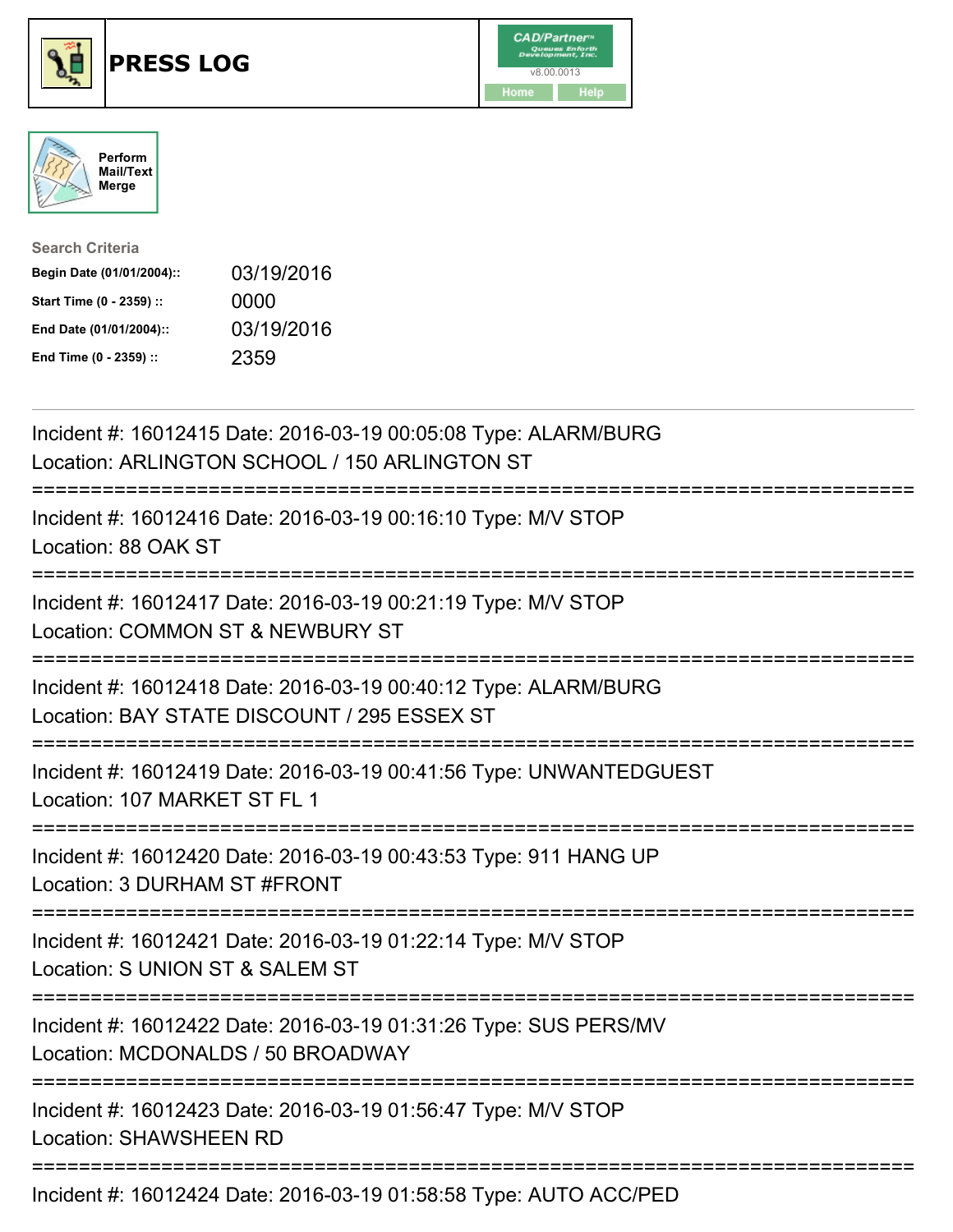| Location: PIRATES CLUB / 416 PARK ST                                                                                          |
|-------------------------------------------------------------------------------------------------------------------------------|
| Incident #: 16012425 Date: 2016-03-19 02:02:44 Type: AUTO ACC/NO PI<br>Location: LAWRENCE ST & PARK ST                        |
| Incident #: 16012426 Date: 2016-03-19 02:08:31 Type: SHOTS FIRED<br>Location: ESSEX ST & MILL ST                              |
| Incident #: 16012427 Date: 2016-03-19 02:13:46 Type: AUTO ACC/PI<br>Location: 48 SARATOGA ST                                  |
| Incident #: 16012428 Date: 2016-03-19 02:19:15 Type: NOISE ORD<br>Location: 112 MARSTON ST #217                               |
| Incident #: 16012429 Date: 2016-03-19 02:25:05 Type: DOMESTIC/PROG<br>Location: 68 BROOK ST FL 2                              |
| Incident #: 16012431 Date: 2016-03-19 02:38:18 Type: DOMESTIC/PROG<br>Location: 155 LAWRENCE ST                               |
| Incident #: 16012432 Date: 2016-03-19 02:40:22 Type: M/V STOP<br>Location: BROADWAY & ESSEX ST<br>=========================== |
| Incident #: 16012433 Date: 2016-03-19 02:40:52 Type: SUS PERS/MV<br>Location: AVON ST & JACKSON ST                            |
| Incident #: 16012434 Date: 2016-03-19 02:42:19 Type: SUS PERS/MV<br>Location: 58 SAUNDERS ST                                  |
| Incident #: 16012435 Date: 2016-03-19 02:54:07 Type: SUS PERS/MV<br>Location: ISLAND ST & UNION ST                            |
| Incident #: 16012436 Date: 2016-03-19 03:18:07 Type: SUS PERS/MV<br>Location: 37 BENNINGTON ST                                |
| Incident #: 16012437 Date: 2016-03-19 03:27:32 Type: M/V STOP<br>Location: ACTON ST & BROADWAY                                |
| Incident #: 16012438 Date: 2016-03-19 03:42:48 Type: UNKNOWN PROB<br>Location: APPLETON ST & ESSEX ST                         |
| Incident #: 16012439 Date: 2016-03-19 03:42:48 Type: CK WELL BEING                                                            |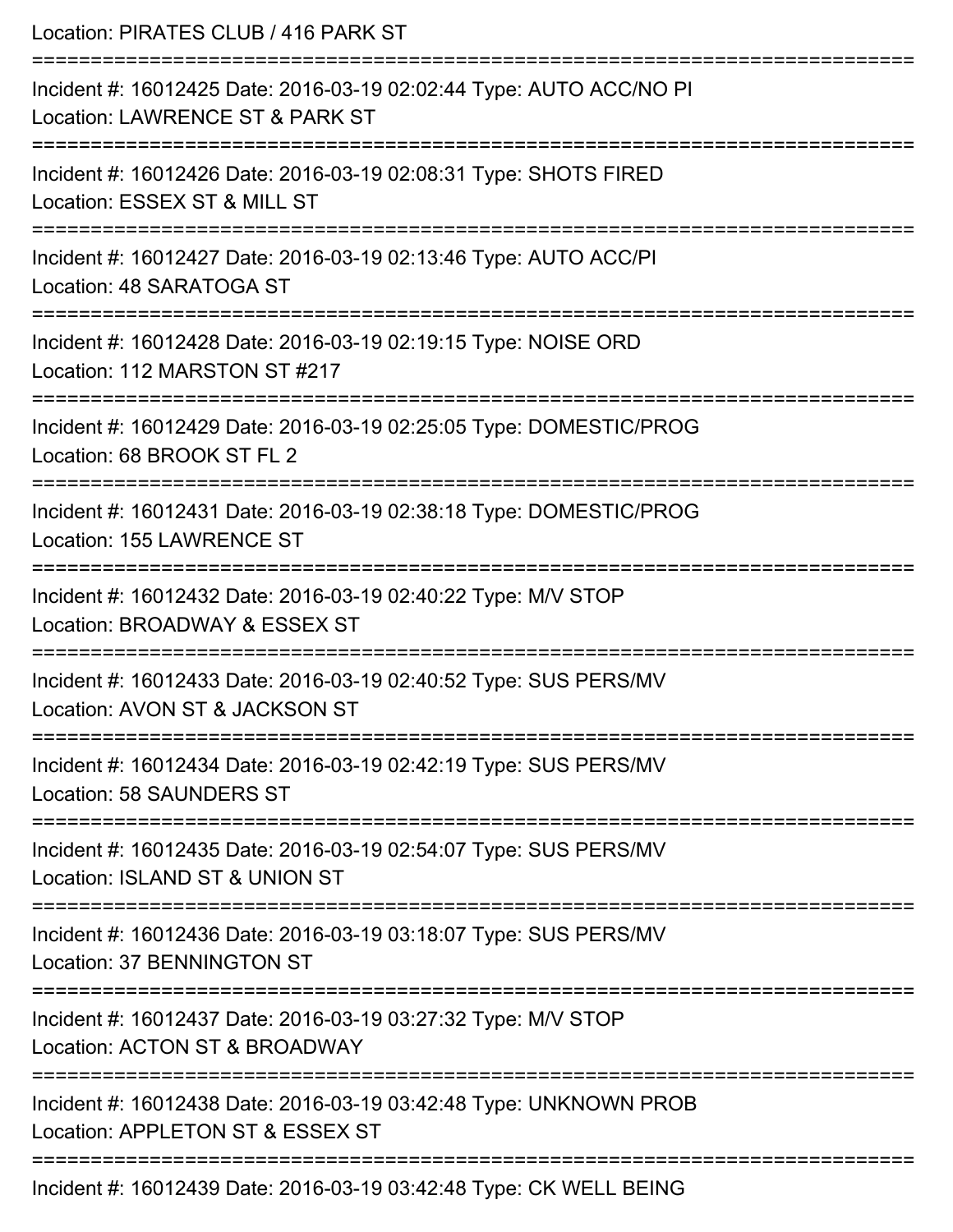| Incident #: 16012440 Date: 2016-03-19 03:44:22 Type: M/V STOP<br>Location: FRANKLIN ST & HAVERHILL ST           |
|-----------------------------------------------------------------------------------------------------------------|
| Incident #: 16012441 Date: 2016-03-19 03:47:00 Type: LARCENY/PAST<br>Location: MERRIMACK ST & PARKER ST         |
| Incident #: 16012443 Date: 2016-03-19 03:49:25 Type: AUTO ACC/UNK PI<br>Location: MANCHESTER ST & WASHINGTON ST |
| Incident #: 16012442 Date: 2016-03-19 03:49:30 Type: M/V STOP<br>Location: BROADWAY & COMMON ST                 |
| Incident #: 16012444 Date: 2016-03-19 04:04:54 Type: FIGHT<br>Location: 81 WEST ST                              |
| Incident #: 16012445 Date: 2016-03-19 04:21:34 Type: SHOTS FIRED<br><b>Location: THORNTON AV</b>                |
| Incident #: 16012446 Date: 2016-03-19 04:41:28 Type: GENERAL SERV<br>Location: 15 UNION ST                      |
| Incident #: 16012447 Date: 2016-03-19 04:44:02 Type: DISTURBANCE<br>Location: 3 EASTON ST                       |
| Incident #: 16012448 Date: 2016-03-19 04:52:43 Type: MEDIC SUPPORT<br>Location: 323 HOWARD ST #11               |
| Incident #: 16012449 Date: 2016-03-19 05:37:17 Type: HIT & RUN PRO<br>Location: 216 PROSPECT ST                 |
| Incident #: 16012450 Date: 2016-03-19 06:14:51 Type: A&B PROG<br>Location: 351 BROADWAY                         |
| Incident #: 16012451 Date: 2016-03-19 07:29:19 Type: SUS PERS/MV<br>Location: HANCOCK ST & MASON ST             |
| Incident #: 16012452 Date: 2016-03-19 07:30:21 Type: TOW OF M/V<br>Location: 64 ELM ST                          |
| Incident #: 16012453 Date: 2016-03-19 07:33:14 Type: PARK & WALK                                                |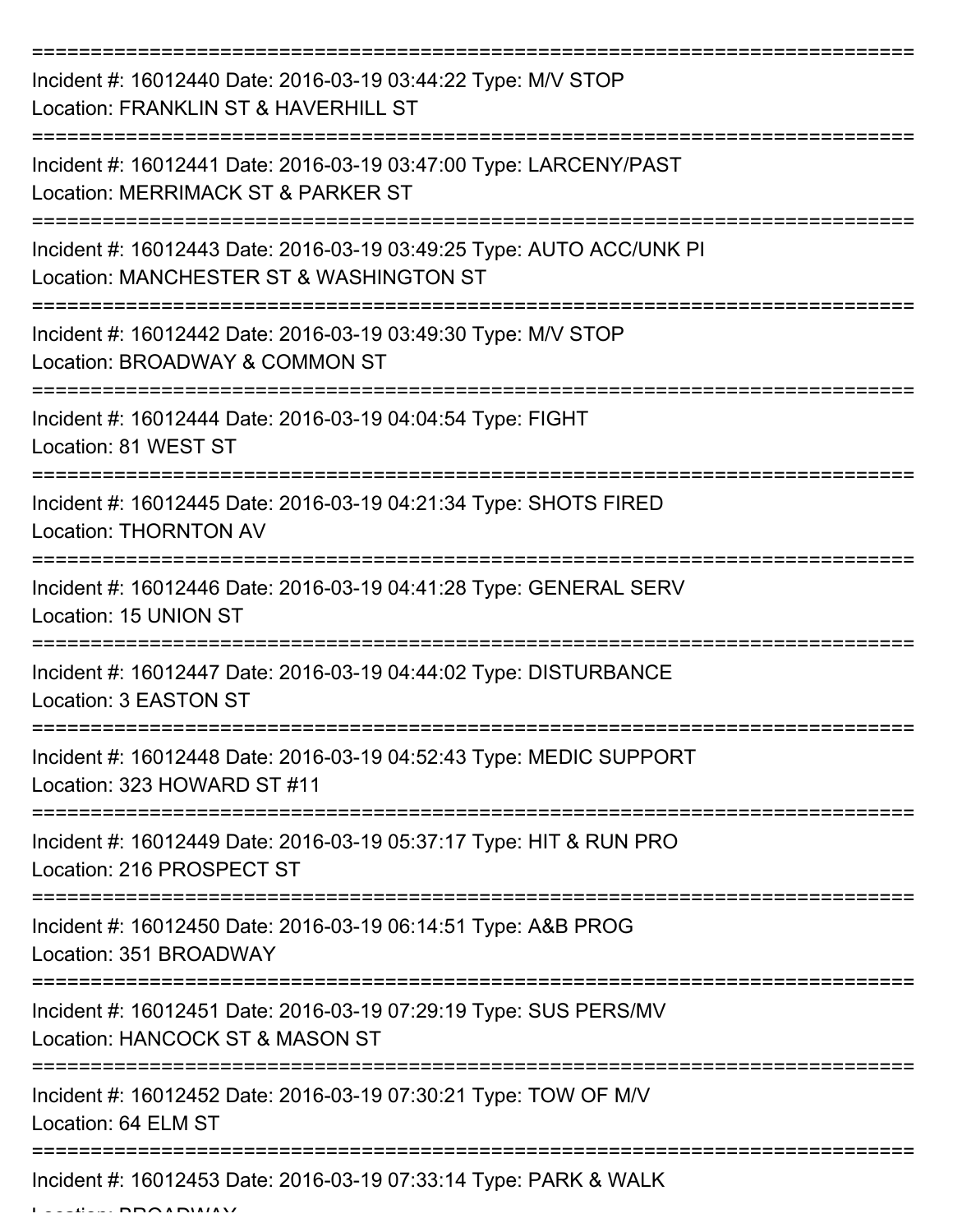| Incident #: 16012454 Date: 2016-03-19 07:54:32 Type: M/V STOP<br>Location: BROADWAY & ESSEX ST               |
|--------------------------------------------------------------------------------------------------------------|
| Incident #: 16012455 Date: 2016-03-19 08:08:42 Type: M/V STOP<br>Location: CENTRAL BRIDGE / 0 MERRIMACK ST   |
| Incident #: 16012456 Date: 2016-03-19 08:10:03 Type: M/V STOP<br>Location: ESSEX ST & FRANKLIN ST            |
| Incident #: 16012457 Date: 2016-03-19 08:24:03 Type: M/V STOP<br>Location: LOWELL ST & MARGIN ST             |
| Incident #: 16012458 Date: 2016-03-19 08:27:55 Type: M/V STOP<br>Location: FALLS BRIDGE / null               |
| Incident #: 16012459 Date: 2016-03-19 09:03:27 Type: LARCENY/PAST<br>Location: 90 BOXFORD ST                 |
| Incident #: 16012460 Date: 2016-03-19 09:19:31 Type: FIRE/MV<br>Location: 659 ANDOVER ST                     |
| Incident #: 16012461 Date: 2016-03-19 09:34:12 Type: TRESPASSING<br>Location: PAISANO'S / 265 MERRIMACK ST   |
| Incident #: 16012462 Date: 2016-03-19 09:35:07 Type: M/V STOP<br>Location: 5 BASSWOOD ST                     |
| Incident #: 16012463 Date: 2016-03-19 09:37:56 Type: DEATH SUDDEN<br>Location: 101 BROADWAY #215             |
| Incident #: 16012464 Date: 2016-03-19 09:41:38 Type: ALARM/BURG<br>Location: DISCOUNT LIQUORS / 103 BROADWAY |
| Incident #: 16012465 Date: 2016-03-19 09:43:10 Type: AUTO ACC/NO PI<br>Location: LAWRENCE ST & OAK ST        |
| Incident #: 16012466 Date: 2016-03-19 09:55:14 Type: M/V STOP<br>Location: LAWRENCE ST & STEARNS AV          |
| Incident #: 16012467 Date: 2016-03-19 09:58:06 Type: AUTO ACC/NO PI                                          |

Location: BRADFORD ST & BROADWAY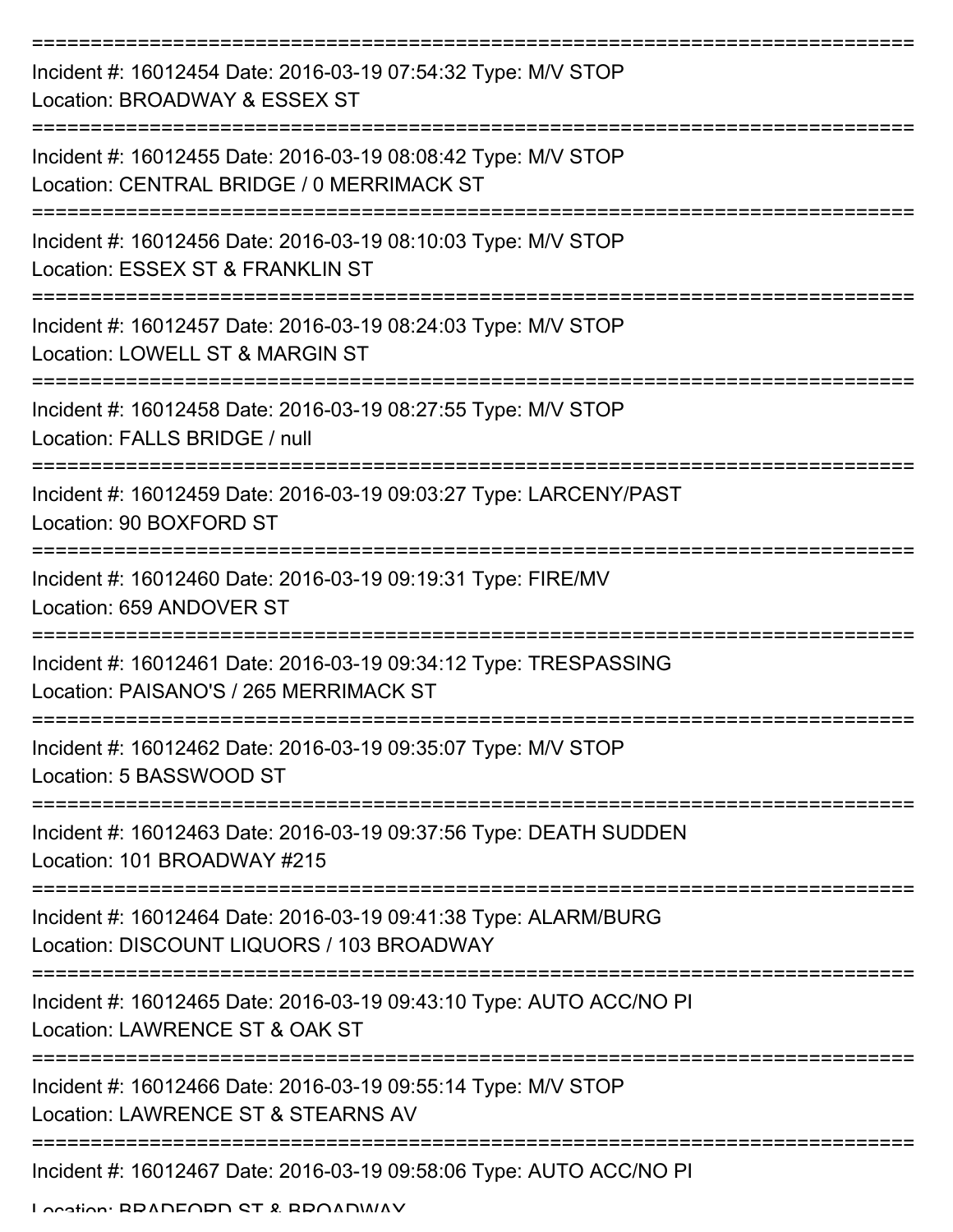| Incident #: 16012468 Date: 2016-03-19 10:01:55 Type: GENERAL SERV<br>Location: 34 SHATTUCK ST                               |
|-----------------------------------------------------------------------------------------------------------------------------|
| Incident #: 16012470 Date: 2016-03-19 10:37:25 Type: M/V STOP<br>Location: PARK ST & WELLS ST                               |
| Incident #: 16012471 Date: 2016-03-19 10:52:58 Type: M/V STOP<br>Location: EXCHANGE ST & MYRTLE ST                          |
| Incident #: 16012472 Date: 2016-03-19 11:00:41 Type: AUTO ACC/NO PI<br>Location: 55 GRAFTON ST                              |
| Incident #: 16012473 Date: 2016-03-19 11:18:15 Type: M/V STOP<br>Location: COMMON ST & JACKSON ST                           |
| Incident #: 16012474 Date: 2016-03-19 11:26:31 Type: TOW/REPOSSED<br>Location: 245 ANDOVER ST                               |
| Incident #: 16012475 Date: 2016-03-19 11:35:47 Type: LOST PROPERTY<br>Location: 15 COLBY ST                                 |
| Incident #: 16012476 Date: 2016-03-19 11:48:11 Type: M/V STOP<br>Location: ERVING AV & LAWRENCE ST                          |
| Incident #: 16012477 Date: 2016-03-19 11:50:06 Type: M/V STOP<br>Location: MARGIN ST & MELVIN ST                            |
| Incident #: 16012478 Date: 2016-03-19 11:51:11 Type: TOW/REPOSSED<br>Location: 550 BROADWAY                                 |
| Incident #: 16012479 Date: 2016-03-19 11:55:36 Type: M/V STOP<br>Location: 145 WHITE ST                                     |
| Incident #: 16012480 Date: 2016-03-19 11:55:37 Type: LOST PROPERTY<br>Location: 111 MARGIN ST                               |
| Incident #: 16012481 Date: 2016-03-19 11:58:24 Type: M/V STOP<br>Location: GRAFTON ST & S UNION ST                          |
| Incident #: 16012482 Date: 2016-03-19 12:07:23 Type: ALARM/BURG<br>Location: LAWRENCE FAMILY DEVELOPMENT / 355 HAVERHILL ST |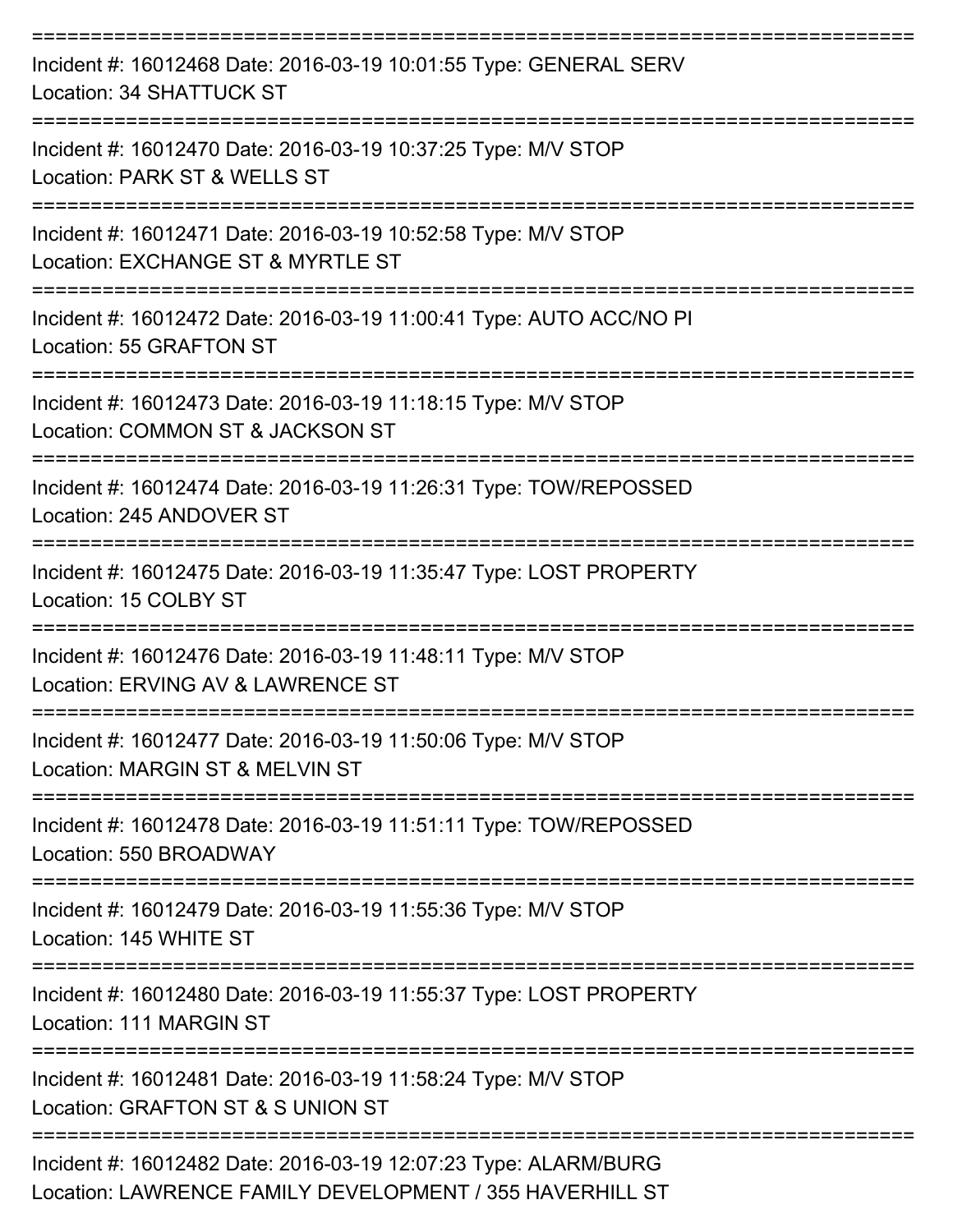| Incident #: 16012485 Date: 2016-03-19 12:09:10 Type: HIT & RUN M/V<br>Location: BUNKERHILL ST & PARK ST                                 |
|-----------------------------------------------------------------------------------------------------------------------------------------|
| ==================<br>Incident #: 16012483 Date: 2016-03-19 12:09:36 Type: M/V STOP<br>Location: DORCHESTER ST & WINTHROP AV            |
| :===========================<br>Incident #: 16012484 Date: 2016-03-19 12:09:57 Type: AUTO ACC/NO PI<br>Location: ERVING AV & JACKSON ST |
| Incident #: 16012487 Date: 2016-03-19 12:15:14 Type: AUTO ACC/PED<br>Location: 380 ELM ST                                               |
| Incident #: 16012486 Date: 2016-03-19 12:16:21 Type: AUTO ACC/PED<br>Location: CHESTNUT ST & ELM ST                                     |
| Incident #: 16012488 Date: 2016-03-19 12:20:28 Type: INVESTIGATION<br>Location: 90 LOWELL ST                                            |
| Incident #: 16012489 Date: 2016-03-19 12:55:09 Type: AUTO ACC/NO PI<br>Location: 434 PROSPECT ST                                        |
| Incident #: 16012490 Date: 2016-03-19 12:55:56 Type: SUS PERS/MV<br>Location: ABBOTT ST & S UNION ST                                    |
| Incident #: 16012491 Date: 2016-03-19 12:59:26 Type: M/V STOP<br>Location: 34 WINTHROP AV                                               |
| Incident #: 16012492 Date: 2016-03-19 13:09:04 Type: M/V STOP<br>Location: 2 UNION ST                                                   |
| Incident #: 16012493 Date: 2016-03-19 13:12:55 Type: DISTURBANCE<br>Location: 141 AMESBURY ST #508                                      |
| Incident #: 16012494 Date: 2016-03-19 13:14:00 Type: STOL/MV/PAS<br>Location: OSGOOD ST                                                 |
| Incident #: 16012495 Date: 2016-03-19 13:33:23 Type: M/V STOP<br>Location: CARVER ST & SHATTUCK ST                                      |
| Incident #: 16012496 Date: 2016-03-19 13:36:55 Type: WARRANT SERVE<br>Location: LAWRENCE HIGH SCHOOL / null                             |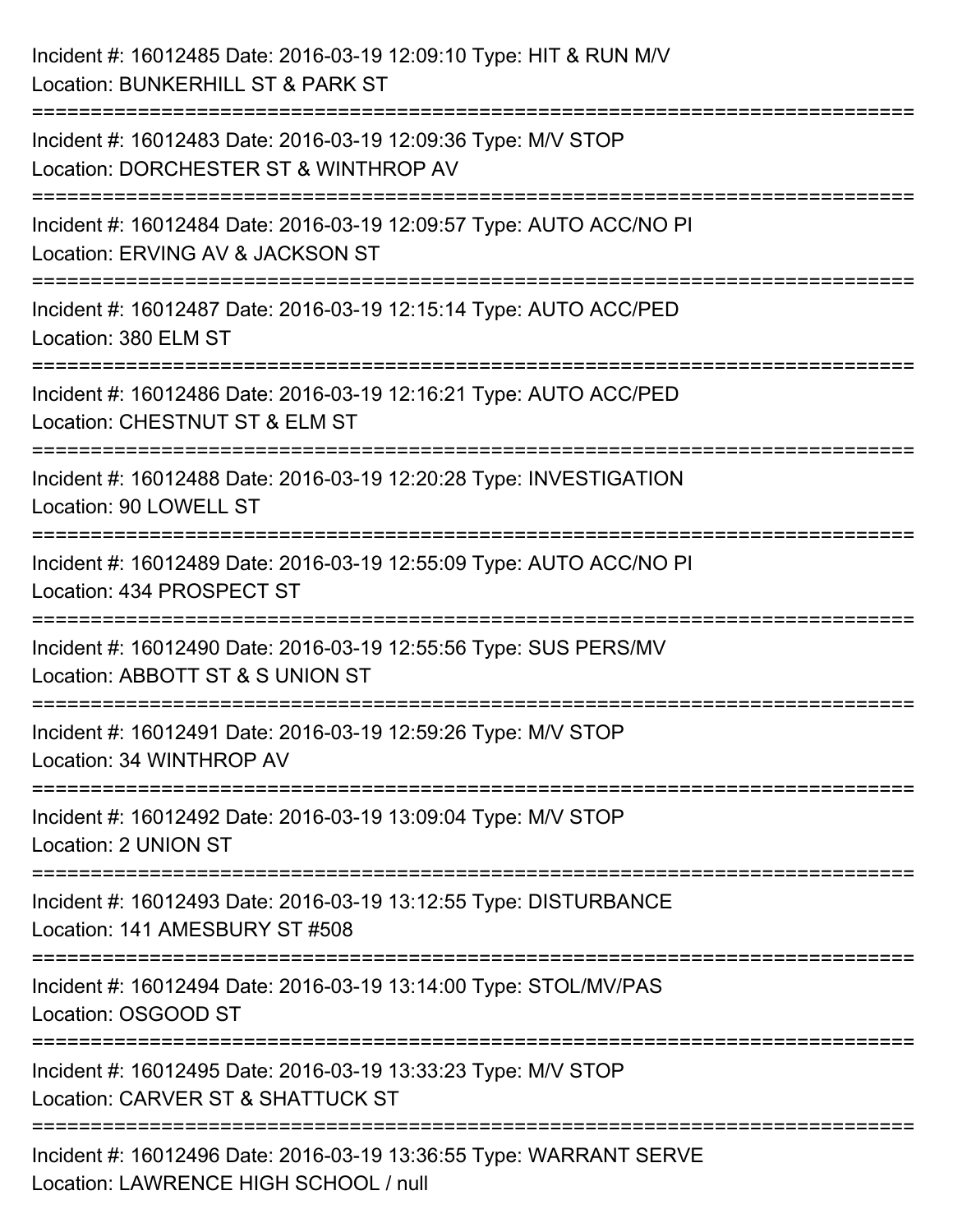| Incident #: 16012497 Date: 2016-03-19 13:41:38 Type: M/V STOP<br>Location: ANDOVER ST & S BROADWAY                        |
|---------------------------------------------------------------------------------------------------------------------------|
| Incident #: 16012498 Date: 2016-03-19 13:58:18 Type: 911 HANG UP<br>Location: 48 AMESBURY ST #4D                          |
| Incident #: 16012499 Date: 2016-03-19 14:04:33 Type: MEDIC SUPPORT<br>Location: 285 MERRIMACK ST<br>:==================== |
| Incident #: 16012500 Date: 2016-03-19 15:04:35 Type: M/V STOP<br>Location: 800 ESSEX ST                                   |
| Incident #: 16012501 Date: 2016-03-19 15:13:15 Type: ALARM/BURG<br>Location: 75 NEWTON ST                                 |
| Incident #: 16012502 Date: 2016-03-19 15:17:16 Type: DRINKING PUBL<br>Location: ANDOVER ST & FOSTER ST                    |
| Incident #: 16012503 Date: 2016-03-19 15:25:02 Type: HIT & RUN M/V<br>Location: 172 LAWRENCE ST                           |
| Incident #: 16012504 Date: 2016-03-19 15:36:36 Type: NOISE ORD<br>Location: BERKELEY ST & BRUCE ST                        |
| Incident #: 16012505 Date: 2016-03-19 15:38:36 Type: SUS PERS/MV<br>Location: MERRIMACK ST & RT 495                       |
| Incident #: 16012506 Date: 2016-03-19 15:49:21 Type: M/V STOP<br>Location: FALLS BRIDGE / null                            |
| Incident #: 16012507 Date: 2016-03-19 15:59:31 Type: UNATENEDCHILD<br>Location: 73 WINTHROP AV                            |
| Incident #: 16012508 Date: 2016-03-19 16:12:14 Type: TOW OF M/V<br>Location: BROADWAY & ESSEX ST                          |
| Incident #: 16012509 Date: 2016-03-19 16:33:08 Type: ALARMS<br>Location: 60 ISLAND ST                                     |
| Incident #: 16012510 Date: 2016-03-19 16:38:40 Type: THREATS<br>Location: 32 LAWRENCE ST #9                               |

===========================================================================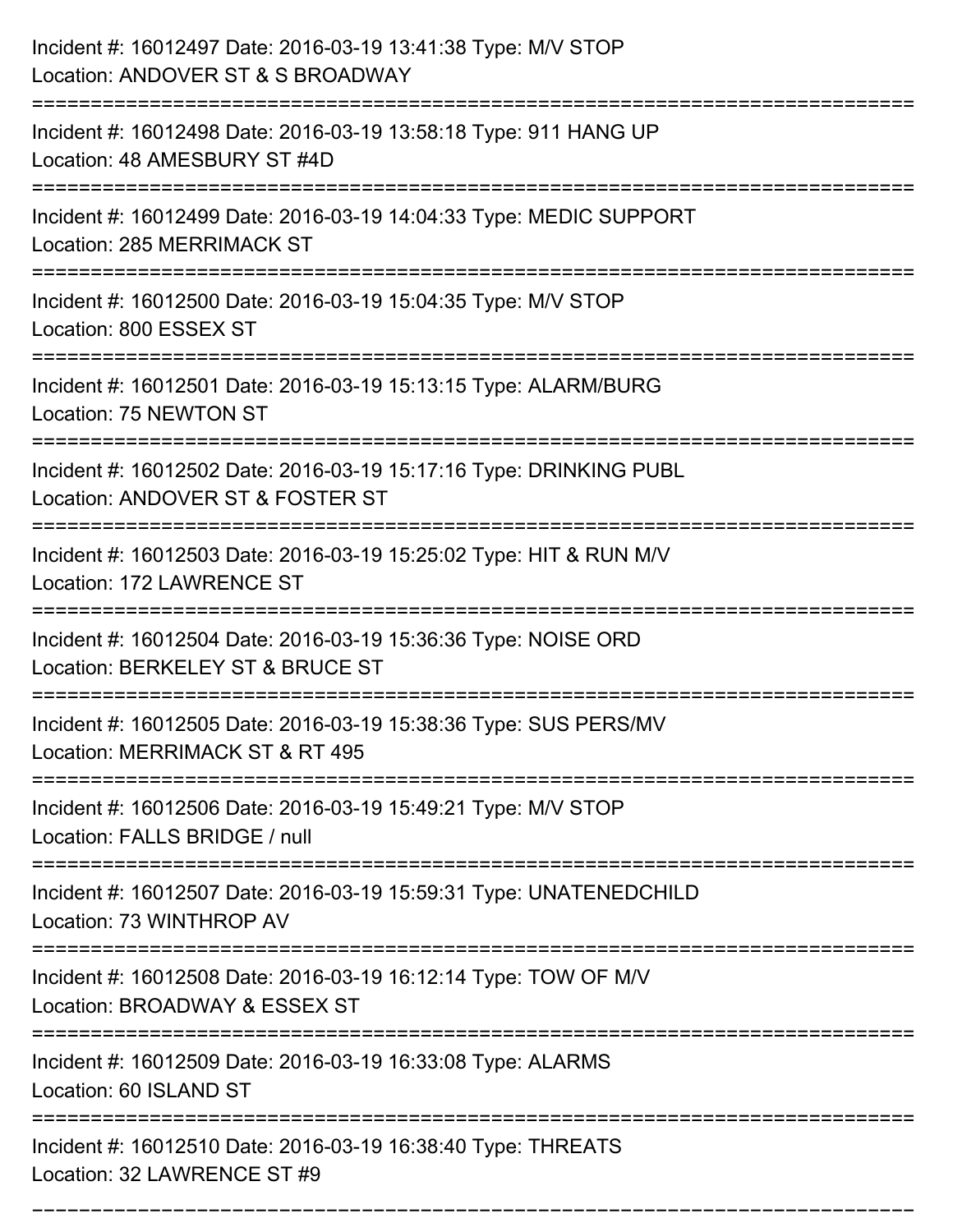| Incident #: 16012511 Date: 2016-03-19 16:41:08 Type: ALARM/BURG<br>Location: 3 DOGS DINER / 13 S BROADWAY   |
|-------------------------------------------------------------------------------------------------------------|
| Incident #: 16012512 Date: 2016-03-19 17:09:59 Type: 209A/VIOLATION<br>Location: 11 DAISY ST #3             |
| Incident #: 16012513 Date: 2016-03-19 17:13:42 Type: HIT & RUN M/V<br>Location: 1 HANCOCK ST                |
| Incident #: 16012514 Date: 2016-03-19 17:22:36 Type: M/V STOP<br>Location: MERRIMACK ST & PARKER ST         |
| Incident #: 16012515 Date: 2016-03-19 17:24:08 Type: HIT & RUN M/V<br>Location: BLAKELIN ST & MANCHESTER ST |
| Incident #: 16012516 Date: 2016-03-19 17:38:00 Type: M/V STOP<br>Location: 265 MERRIMACK ST                 |
| Incident #: 16012517 Date: 2016-03-19 17:40:01 Type: M/V STOP<br><b>Location: 2 NEWBURY ST</b>              |
| Incident #: 16012518 Date: 2016-03-19 17:41:18 Type: ALARMS<br>Location: POINT AFTER CLUB / 15 UNION ST     |
| Incident #: 16012519 Date: 2016-03-19 17:53:14 Type: M/V STOP<br>Location: 15 UNION ST                      |
| Incident #: 16012521 Date: 2016-03-19 18:03:05 Type: HIT & RUN M/V<br>Location: WALGREENS / 220 S BROADWAY  |
| Incident #: 16012520 Date: 2016-03-19 18:03:16 Type: M/V STOP<br>Location: BENNETT ST & WATER ST            |
| Incident #: 16012522 Date: 2016-03-19 18:06:25 Type: M/V STOP<br>Location: BRADFORD ST & BROADWAY           |
| Incident #: 16012525 Date: 2016-03-19 18:15:20 Type: LOUD NOISE<br>Location: EXCHANGE ST & MYRTLE ST        |
| Incident #: 16012523 Date: 2016-03-19 18:32:18 Type: M/V STOP<br>Location: 60 ISLAND ST                     |
|                                                                                                             |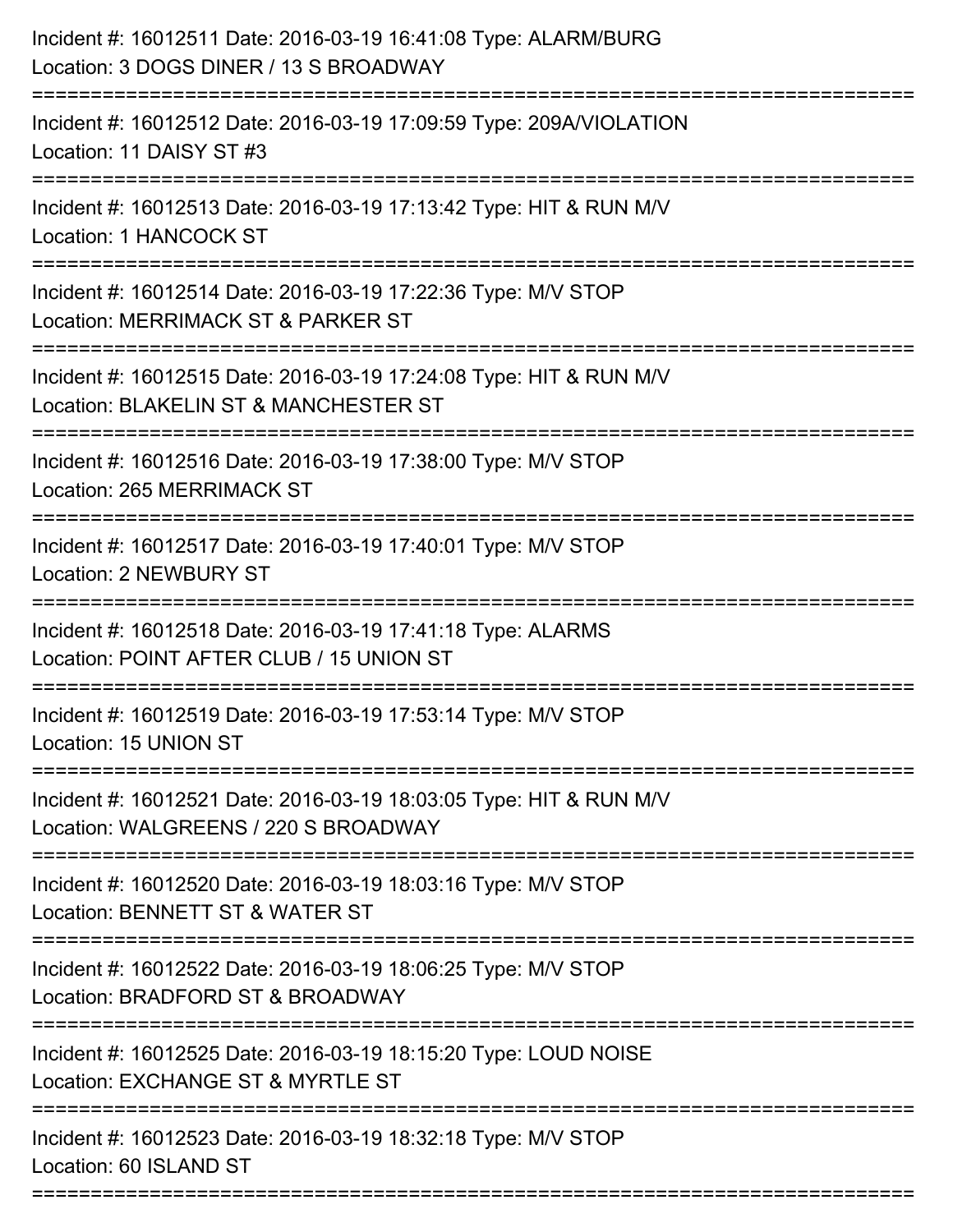Location: WALGREENS / 220 S BROADWAY

| Incident #: 16012526 Date: 2016-03-19 18:35:09 Type: UNWANTEDGUEST<br>Location: LAWRENCE GENERAL HOSPITAL / 1 GENERAL ST      |
|-------------------------------------------------------------------------------------------------------------------------------|
| Incident #: 16012527 Date: 2016-03-19 18:44:58 Type: LARCENY/PAST<br>Location: 35 SWAN ST                                     |
| Incident #: 16012528 Date: 2016-03-19 18:47:40 Type: M/V STOP<br>Location: 700 ESSEX ST                                       |
| Incident #: 16012529 Date: 2016-03-19 18:50:45 Type: M/V STOP<br>Location: LAWRENCE ST & MYRTLE ST                            |
| Incident #: 16012530 Date: 2016-03-19 18:59:42 Type: HIT & RUN M/V<br>Location: 603 S UNION ST                                |
| Incident #: 16012531 Date: 2016-03-19 19:29:17 Type: M/V STOP<br>Location: 184 JACKSON ST                                     |
| Incident #: 16012532 Date: 2016-03-19 19:34:13 Type: MEDIC SUPPORT<br>Location: 55 MANN ST #1                                 |
| Incident #: 16012533 Date: 2016-03-19 19:48:40 Type: LOST PROPERTY<br>Location: 98 DORCHESTER ST FL 3                         |
| Incident #: 16012534 Date: 2016-03-19 19:56:38 Type: M/V STOP<br>Location: CANAL ST & MARSTON ST                              |
| ==========<br>Incident #: 16012536 Date: 2016-03-19 20:02:44 Type: DOMESTIC/PROG<br>Location: CENTRAL BRIDGE / 0 MERRIMACK ST |
| Incident #: 16012535 Date: 2016-03-19 20:03:36 Type: M/V STOP<br>Location: 204 ESSEX ST                                       |
| Incident #: 16012537 Date: 2016-03-19 20:08:48 Type: M/V STOP<br>Location: HAVERHILL ST & WEST ST                             |
| Incident #: 16012539 Date: 2016-03-19 20:10:50 Type: FIRE<br><b>Location: SARGENT ST</b>                                      |
|                                                                                                                               |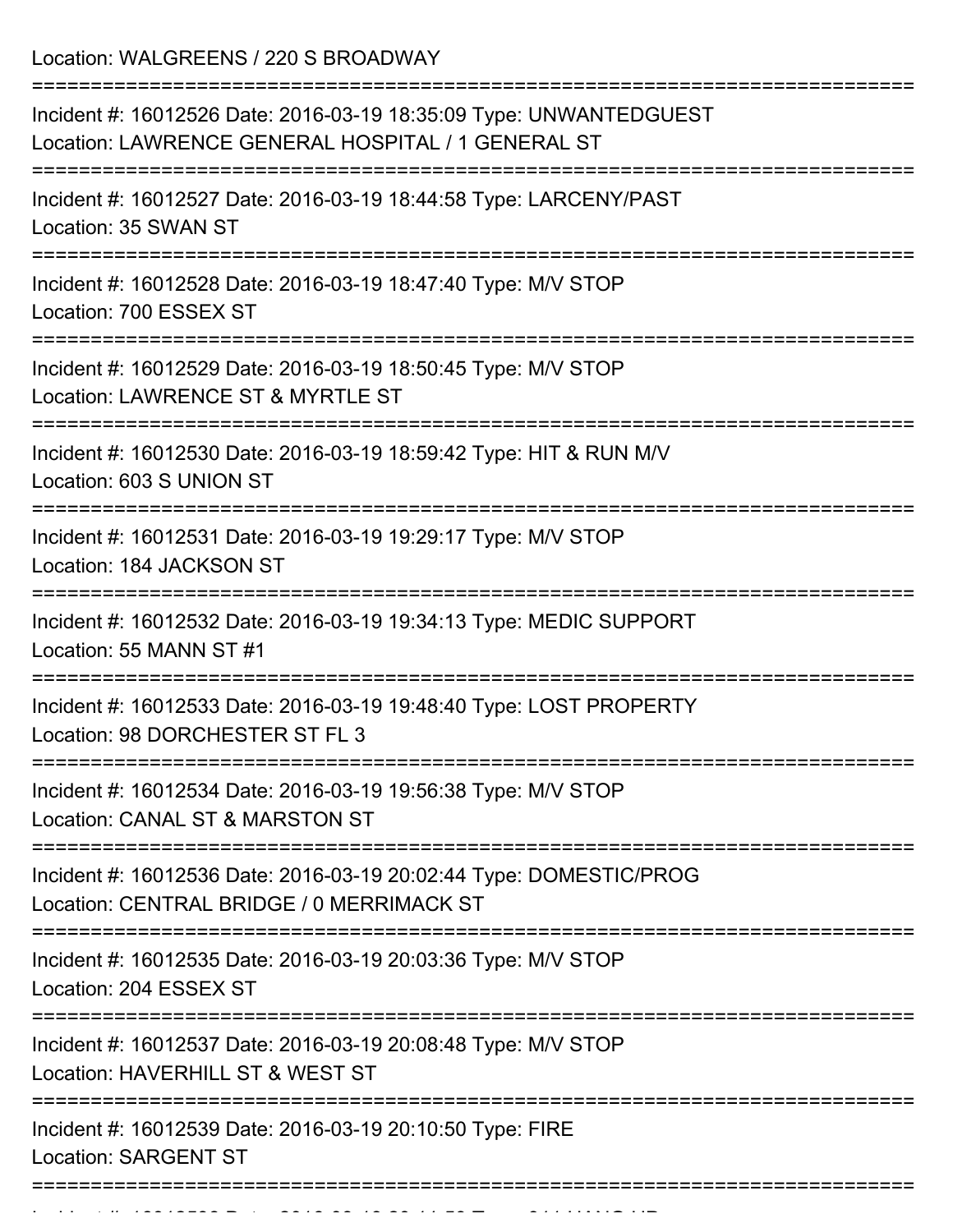| Incident #: 16012540 Date: 2016-03-19 20:16:36 Type: GENERAL SERV<br>Incident #: 16012541 Date: 2016-03-19 20:18:40 Type: DK (DRUNK)<br>Incident #: 16012542 Date: 2016-03-19 20:34:49 Type: SHOTS FIRED<br>Incident #: 16012543 Date: 2016-03-19 20:54:45 Type: MV/BLOCKING<br>Location: 53 EUTAW ST<br>Incident #: 16012544 Date: 2016-03-19 20:55:51 Type: MEDIC SUPPORT<br>Location: 7 PROVIDENCE ST FL 2<br>===============================<br>Incident #: 16012545 Date: 2016-03-19 21:11:10 Type: M/V STOP<br><b>Location: MERRIMACK ST</b><br>Incident #: 16012546 Date: 2016-03-19 21:33:15 Type: MV/BLOCKING<br>Location: 7 BERKELEY ST<br>Incident #: 16012547 Date: 2016-03-19 21:40:41 Type: DOMESTIC/PAST<br>:===============================<br>Incident #: 16012549 Date: 2016-03-19 22:00:03 Type: UNKNOWN PROB<br>Location: 21 OHIO AV #AVE<br>--------------<br>Incident #: 16012548 Date: 2016-03-19 22:00:22 Type: M/V STOP<br>Location: AVON ST & JACKSON ST<br>Incident #: 16012550 Date: 2016-03-19 22:05:29 Type: M/V STOP<br>Location: PARKER ST & SALEM ST<br>Incident #: 16012551 Date: 2016-03-19 22:07:23 Type: RECOV/STOL/MV<br>Location: CRAWFORD ST & EXETER ST<br>Incident #: 16012552 Date: 2016-03-19 22:28:45 Type: MEDIC SUPPORT<br>Location: 362 ESSEX ST FL 3 | Location: PAGAN RESIDENCE / 4 FERRY ST #RIGHT FL 2 |
|-------------------------------------------------------------------------------------------------------------------------------------------------------------------------------------------------------------------------------------------------------------------------------------------------------------------------------------------------------------------------------------------------------------------------------------------------------------------------------------------------------------------------------------------------------------------------------------------------------------------------------------------------------------------------------------------------------------------------------------------------------------------------------------------------------------------------------------------------------------------------------------------------------------------------------------------------------------------------------------------------------------------------------------------------------------------------------------------------------------------------------------------------------------------------------------------------------------------------------------------------------------------------------------------------------|----------------------------------------------------|
|                                                                                                                                                                                                                                                                                                                                                                                                                                                                                                                                                                                                                                                                                                                                                                                                                                                                                                                                                                                                                                                                                                                                                                                                                                                                                                       | Location: 79 WARREN ST                             |
|                                                                                                                                                                                                                                                                                                                                                                                                                                                                                                                                                                                                                                                                                                                                                                                                                                                                                                                                                                                                                                                                                                                                                                                                                                                                                                       | Location: 1 SALEM ST                               |
|                                                                                                                                                                                                                                                                                                                                                                                                                                                                                                                                                                                                                                                                                                                                                                                                                                                                                                                                                                                                                                                                                                                                                                                                                                                                                                       | Location: 19 BROOK ST                              |
|                                                                                                                                                                                                                                                                                                                                                                                                                                                                                                                                                                                                                                                                                                                                                                                                                                                                                                                                                                                                                                                                                                                                                                                                                                                                                                       |                                                    |
|                                                                                                                                                                                                                                                                                                                                                                                                                                                                                                                                                                                                                                                                                                                                                                                                                                                                                                                                                                                                                                                                                                                                                                                                                                                                                                       |                                                    |
|                                                                                                                                                                                                                                                                                                                                                                                                                                                                                                                                                                                                                                                                                                                                                                                                                                                                                                                                                                                                                                                                                                                                                                                                                                                                                                       |                                                    |
|                                                                                                                                                                                                                                                                                                                                                                                                                                                                                                                                                                                                                                                                                                                                                                                                                                                                                                                                                                                                                                                                                                                                                                                                                                                                                                       |                                                    |
|                                                                                                                                                                                                                                                                                                                                                                                                                                                                                                                                                                                                                                                                                                                                                                                                                                                                                                                                                                                                                                                                                                                                                                                                                                                                                                       | Location: 133 ESSEX ST                             |
|                                                                                                                                                                                                                                                                                                                                                                                                                                                                                                                                                                                                                                                                                                                                                                                                                                                                                                                                                                                                                                                                                                                                                                                                                                                                                                       |                                                    |
|                                                                                                                                                                                                                                                                                                                                                                                                                                                                                                                                                                                                                                                                                                                                                                                                                                                                                                                                                                                                                                                                                                                                                                                                                                                                                                       |                                                    |
|                                                                                                                                                                                                                                                                                                                                                                                                                                                                                                                                                                                                                                                                                                                                                                                                                                                                                                                                                                                                                                                                                                                                                                                                                                                                                                       |                                                    |
|                                                                                                                                                                                                                                                                                                                                                                                                                                                                                                                                                                                                                                                                                                                                                                                                                                                                                                                                                                                                                                                                                                                                                                                                                                                                                                       |                                                    |
|                                                                                                                                                                                                                                                                                                                                                                                                                                                                                                                                                                                                                                                                                                                                                                                                                                                                                                                                                                                                                                                                                                                                                                                                                                                                                                       |                                                    |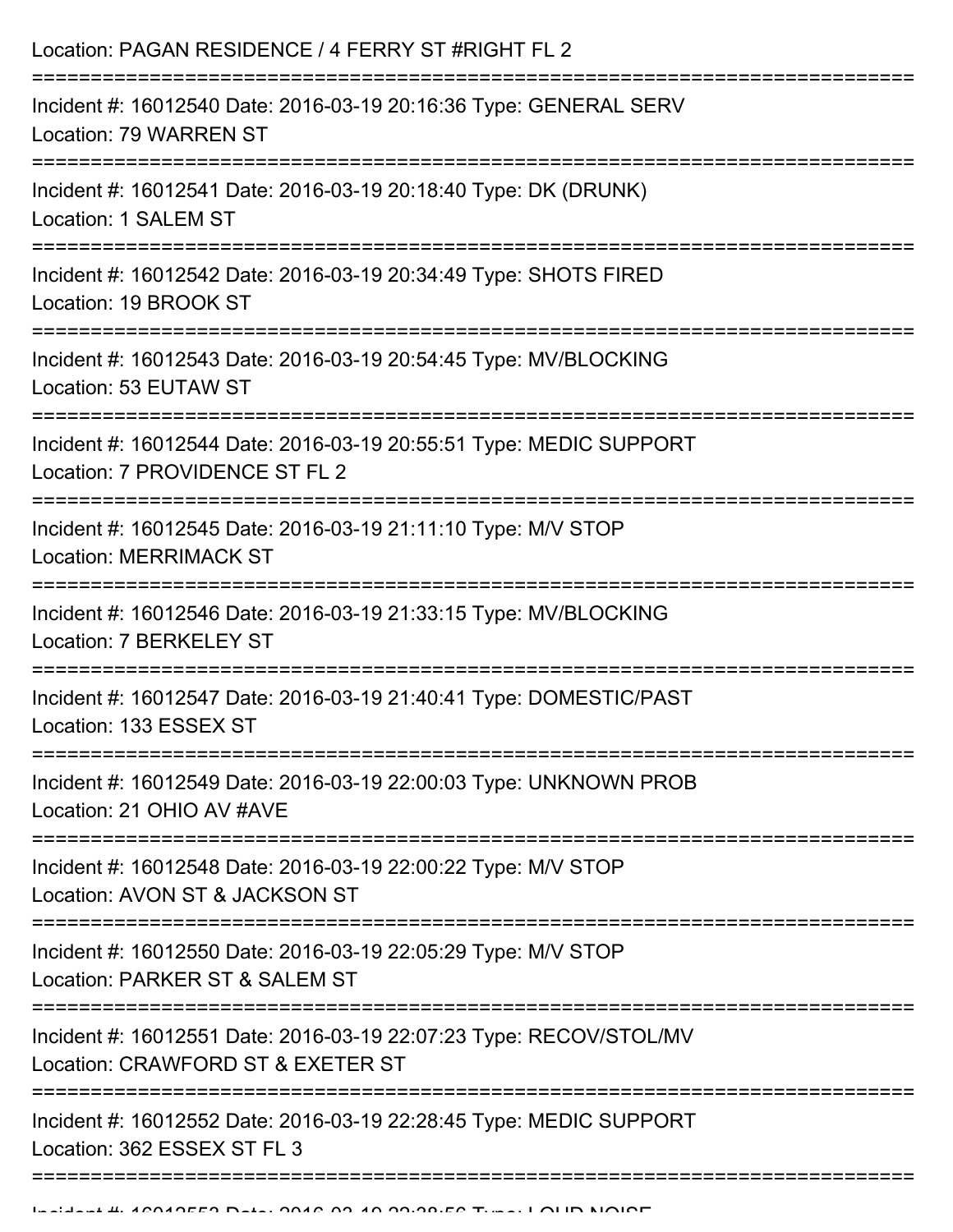Location: 305 LOWELL ST

| Incident #: 16012555 Date: 2016-03-19 22:55:22 Type: HIT & RUN M/V<br>Location: DUNKIN DONUTS / 581 ANDOVER ST |
|----------------------------------------------------------------------------------------------------------------|
| Incident #: 16012554 Date: 2016-03-19 22:55:51 Type: M/V STOP<br>Location: 190 BROADWAY                        |
| Incident #: 16012556 Date: 2016-03-19 23:00:36 Type: TRESPASSING<br>Location: 60 ISLAND ST                     |
| Incident #: 16012557 Date: 2016-03-19 23:05:19 Type: LOUD NOISE<br>Location: 49 N PARISH RD                    |
| Incident #: 16012558 Date: 2016-03-19 23:17:50 Type: DISTURBANCE<br>Location: 570 S UNION ST #8                |
| Incident #: 16012559 Date: 2016-03-19 23:21:50 Type: LOUD NOISE<br>Location: 81 BAILEY ST #1                   |
| Incident #: 16012560 Date: 2016-03-19 23:22:43 Type: DISTURBANCE<br>Location: 65 MIDDLEBURY ST                 |
| Incident #: 16012561 Date: 2016-03-19 23:23:30 Type: LOUD NOISE<br>Location: 191 HOWARD ST #2                  |
| Incident #: 16012562 Date: 2016-03-19 23:39:49 Type: NOISE ORD<br>Location: 176 JACKSON ST #3 FL 2             |
| Incident #: 16012563 Date: 2016-03-19 23:41:19 Type: SUS PERS/MV<br><b>Location: BARKER ST</b>                 |
| Incident #: 16012564 Date: 2016-03-19 23:49:18 Type: DOMESTIC/PAST<br>Location: 74 WALNUT ST FL 3              |
|                                                                                                                |

444 record(s)

{ call presslog("2016-03-19","0000","2016-03-19","2359") } Total records found: 444

These results were produced by the following query: